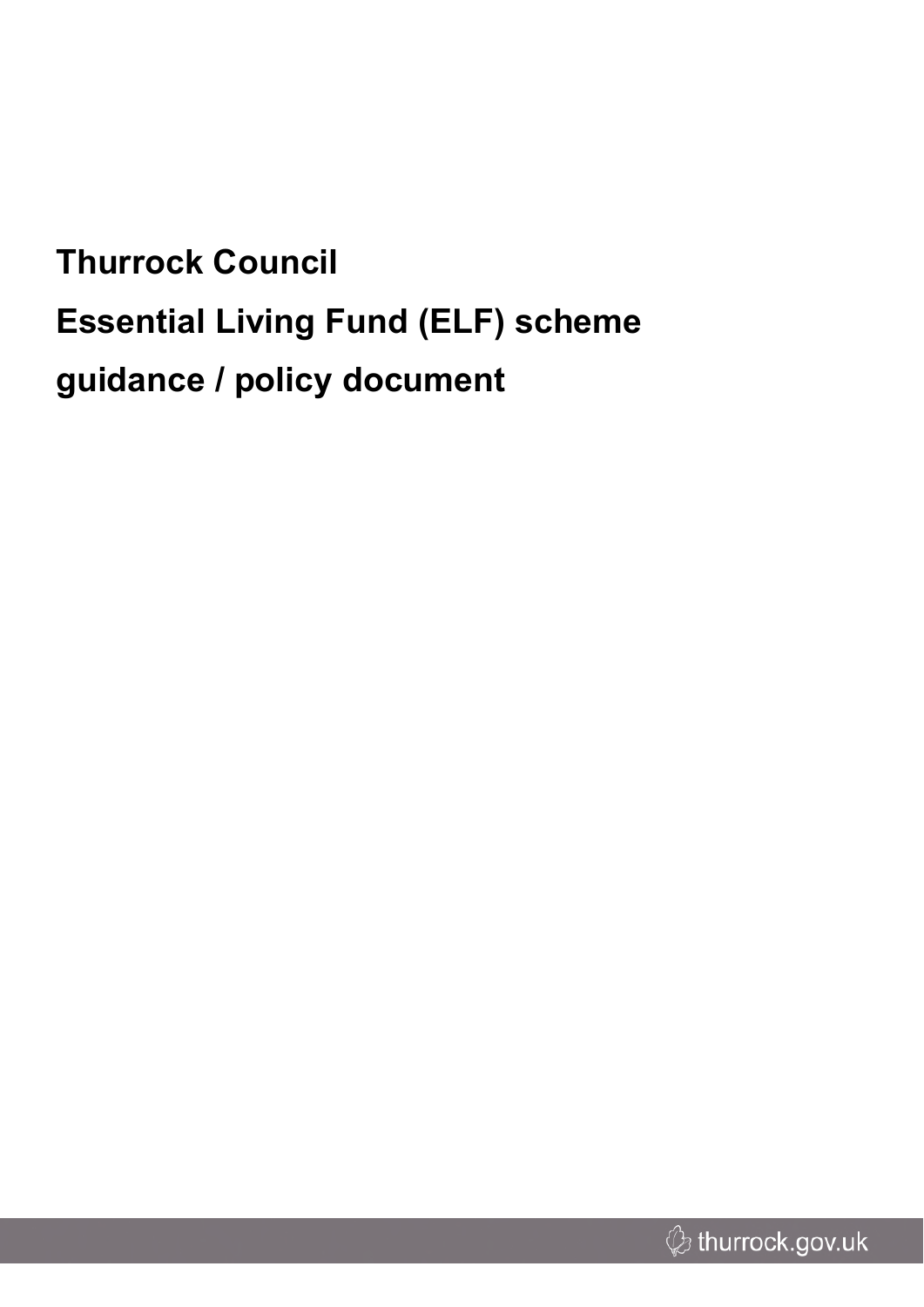### **Contents**

#### January 2014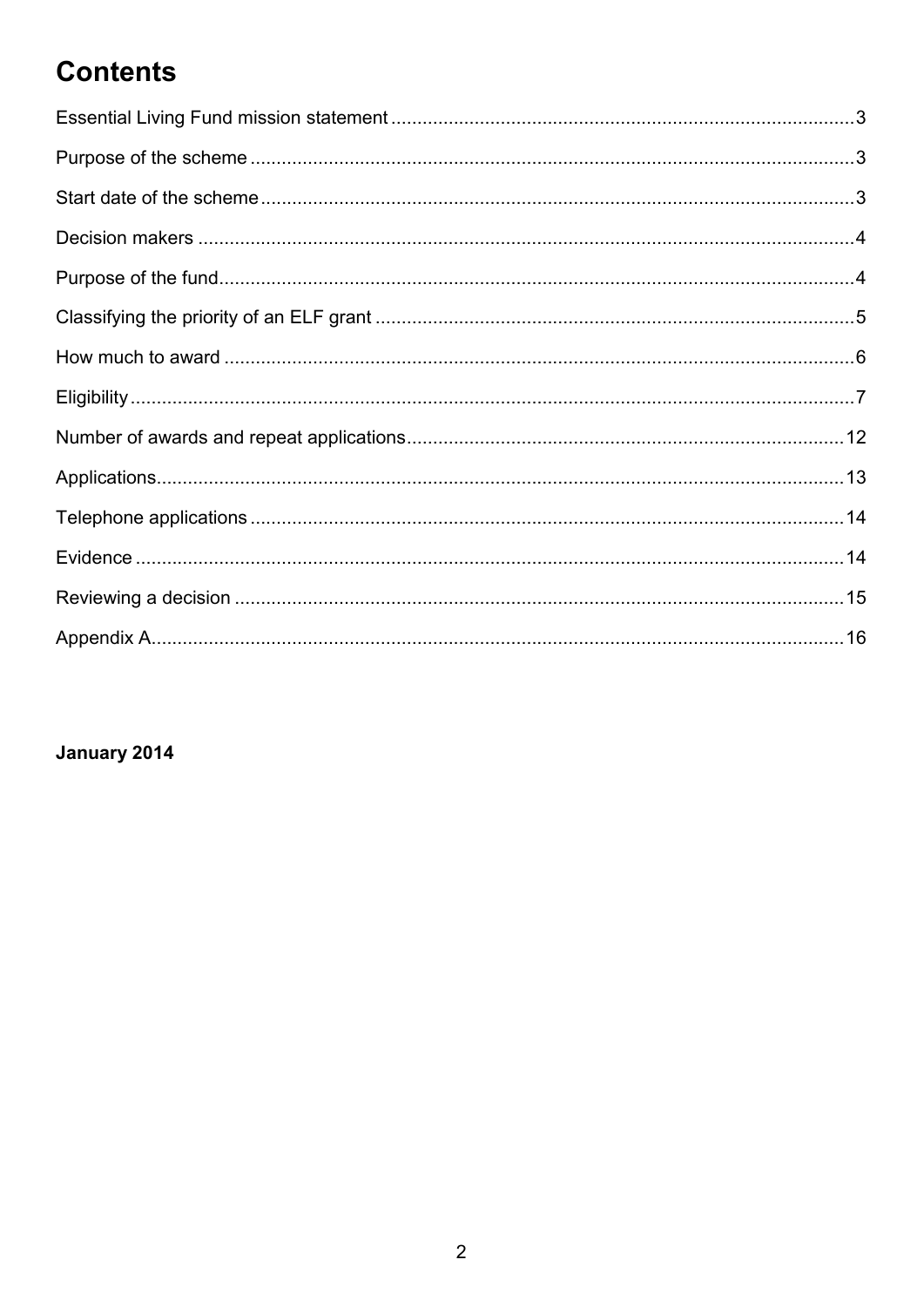### <span id="page-2-0"></span>**Essential Living Fund mission statement**

The Essential Living Fund scheme is dedicated to help members of the community remain in their home, to set up home in the community and to be self-sufficient in times of financial hardship.

The Essential Living Fund team will endeavour to be:

- efficient
- understanding of the needs of the people claiming
- fair and unbiased
- easily accessible

### <span id="page-2-1"></span>**Purpose of the scheme**

The Essential Living Fund (ELF) is primarily intended to help vulnerable people live as independent a life as possible in the community.

Its prime objectives are to:

- help people establish in the community following a stay in an institution, care home, hostel or similar, in which they received care
- help people discharged from prison and youth offender institutions
- help young people leaving local authority care establish in the community
- help people remain in the community rather than enter an institution or care home in which they will receive care
- ease exceptional pressures on people or their families
- help people set up home in the community, as part of a planned resettlement programme, following an unsettled way of life
- help people to care for a prisoner or young offender on release on temporary licence
- help people who are unable to meet their immediate short term needs either in an emergency in relation to some expenses or as a consequence of a disaster

For more on each of these see the explanation area under 'Eligibility'.

### <span id="page-2-2"></span>**Start date of the scheme**

The ELF scheme is effective from the 1 April 2013.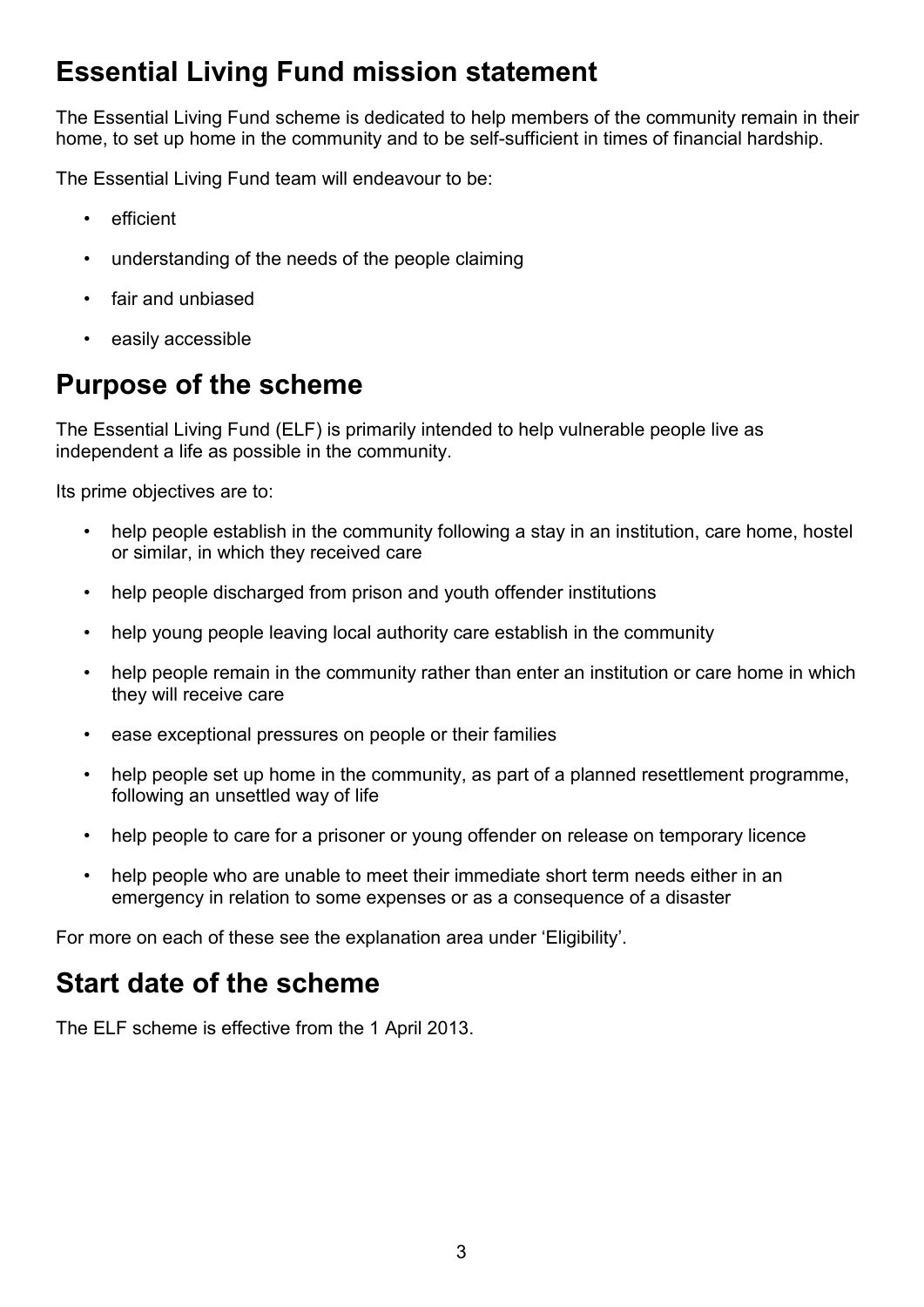### <span id="page-3-0"></span>**Decision makers**

An award of a grant under the ELF scheme will be made by a Decision Maker (DM). This is an employee of Southend Borough Council who is acting under the directives of the ELF schemes policy to make a discretionary decision as to the eligibility of the applicant.

### <span id="page-3-1"></span>**Purpose of the fund**

It is important to consider carefully all the circumstances of an application before deciding whether or not to award an Essential Living Fund Grant. No two cases will be the same. The flexibility of the scheme and wide variety of individual circumstances covered mean that a decision in one case does not constitute a precedent for others.

Regard must be given, in particular to:

- the nature, extent and urgency of the need
- the existence of resources from which the need may be met
- the possibility that some other person or body may wholly or partly meet that need in providing this help care must be taken to ensure the Essential Living Fund does not take over the role of other agencies in providing support

See Appendix A for a list of other schemes and funds to be considered and also the section 'Needs which are not covered by ELF'.

- the council's Essential Living Funds grant allocation the ELF's budgetary position will vary throughout the financial year, which means decision makers must control and manage the ELFG budget so that high priority needs are met first throughout the whole of the year and the allocation is not exhausted before year end
- the priority of the ELF grant (see later notes)

In making a decision the decision maker should:

- clearly and fully document the reason for their decision
- always use discretion
- use discretion sensitively and with imagination to ensure that the objective of the scheme is promoted
- avoid rigid interpretation of the quidance
- remember that the absence of guidance applying to a particular circumstance, item or service does not mean help should be refused
- consider all the circumstances of a case when they determine an application
- consider the consequences of refusing an award

The decision maker should ensure the reasons for their decision is fully supported by the evidence and recorded in their decision.

The way in which we will provide this help could be:

- award of cash
- provision of recycled goods/furniture
- vouchers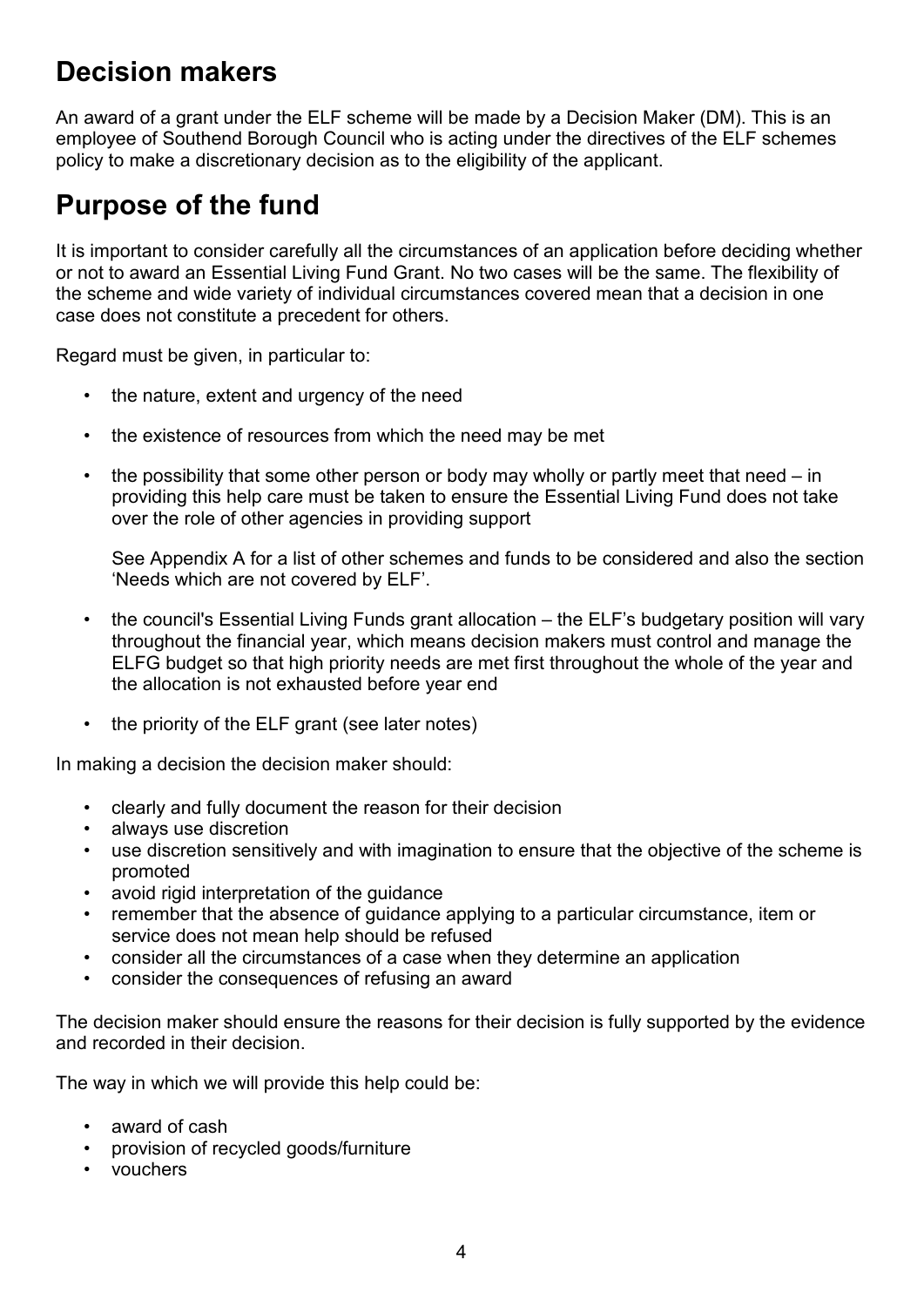- food parcels
- signposting or providing advice and information

This list is not exhaustive.

The groups of people most likely to require help from an ELF grant are:

- frail elderly people, particularly those with restricted mobility or who have difficulty in performing personal care tasks
- people with learning difficulties
- people with mental health problems
- people with a physical impairment, including those with sensory impairment
- chronically sick people
- terminally ill people
- people who have, or still do, misuse alcohol, drugs or other substances
- people released from prison or youth offending institute
- people without a settled way of life undergoing resettlement, other than those in the categories above
- young people leaving local authority care or special residential schools
- families with complex needs or living in difficult circumstances

This list is not exhaustive.

## <span id="page-4-0"></span>**Classifying the priority of an ELF grant**

When deciding whether to award an ELF grant consideration must be given to the level of priority of the award. Each ELF grant should broadly fall into high, medium or low priority.

The general circumstances of the applicant and/or their family, urgency of the need and relevance under the guidance should be looked at.

It will normally be appropriate to give **high** priority to a need if:

• an award for the item requested will have a substantial and immediate effect in resolving or improving the circumstances of the applicant and in meeting the aims of the prime objective they have qualified under

It will normally be appropriate to give **medium** priority to a need if:

• an award for the item requested will have a noticeable effect, although not substantial and immediate, in resolving or improving the circumstances of the applicant and in meeting the aims of the prime objective they have qualified under

It will normally be appropriate to give **low** priority to a need if:

• an award for the item requested will have a minor effect in resolving or improving the circumstances of the applicant and in meeting the aims of the prime objective they have qualified under

Circumstances that may affect priority include: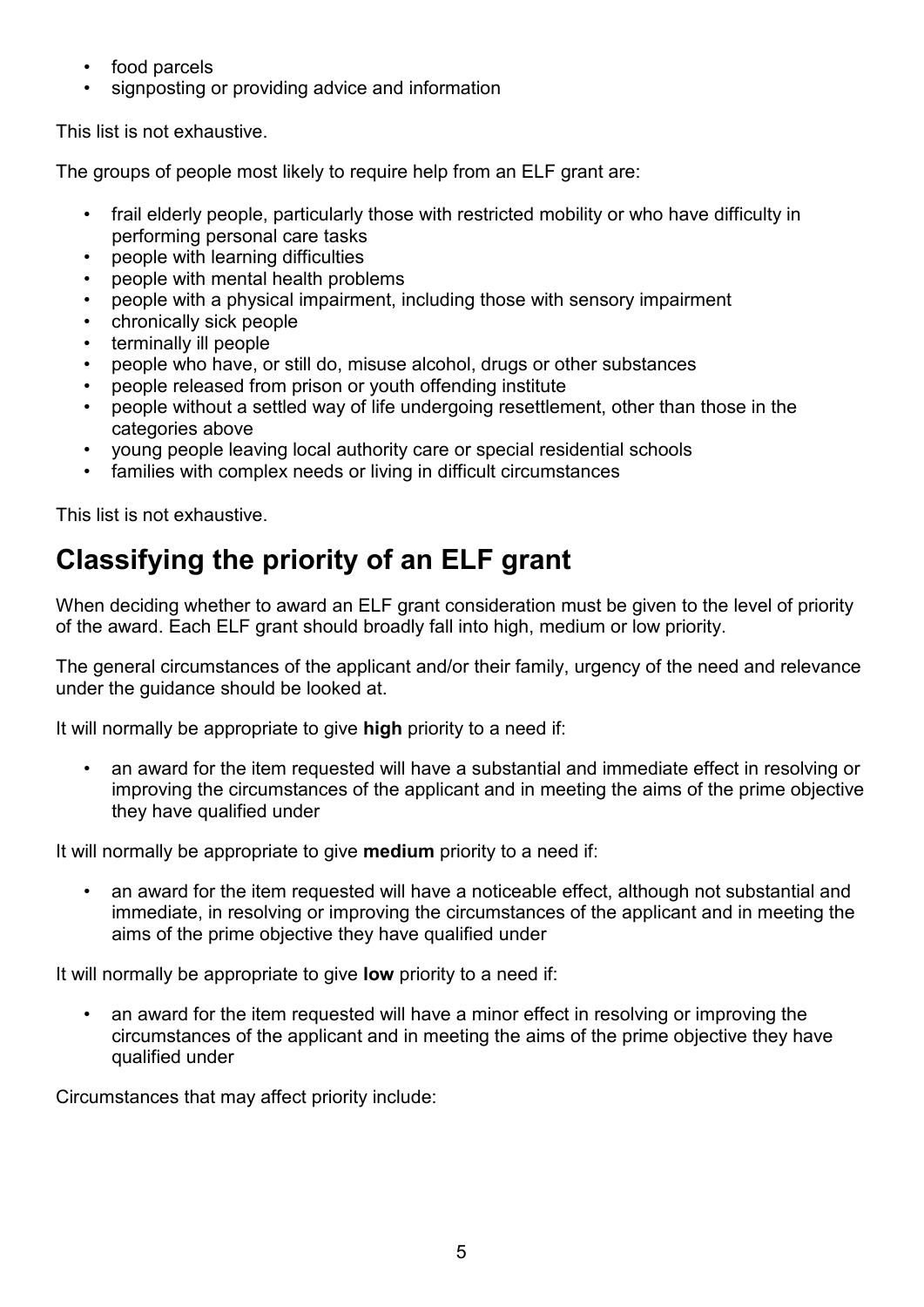- a person's ability to cope with independent living may be particularly difficult because of restricted mobility, learning difficulties, mental health problems, physical disability or mental or chronic physical illness
- experiences of physical or emotional abuse or neglect may leave someone especially vulnerable and lacking in confidence, for example young people who have grown up in dysfunctional families or in the care system
- returning to the community after a long period of residential or institutional care may leave someone very insecure and vulnerable, especially if they are setting up a new home on their own
- a long period of sleeping rough may leave someone with little or no concept on how to live in a settled way or cope with problems of budgeting on a low income
- unstable family circumstances may put the well-being of children at risk and increase the chances that they may have to be taken info care, for example relationships within the family are at breaking point
- behavioural problems often associated with drug or alcohol abuse, are likely to add to the difficulties of a vulnerable person trying to live independently and increase the need for a stable environment

Examples of areas the Decision Maker should give a higher priority to include:

- applications for discharged prisoners should be treated with particular urgency and sensitivity, bearing in mind the additional pressures and risks that prisoners face returning to the community
- young people who have been in care and are unable to live with their parents because circumstance render it impossible for them to be reunited with their parents
- vulnerable homeless or recently homeless people, for example young people, rough sleepers and people with a history of drug or alcohol abuse related medical problems, if there is danger that they may otherwise go into institutional or residential care
- a new type of expense that has arisen as a direct result of special circumstances, particularly if they were unforeseeable – for example, a parent/carer with young children needs household items following the violent breakdown of a relationship or sudden deterioration on the condition of a disabled child justifies an award for a washing machine
- cases where there has been domestic violence and the ELFG will help protect the applicant and/or any children from risk
- the threat of being taken into care is immediate or imminent and the EFLG will help them remain in the community

This list is not exhaustive.

### <span id="page-5-0"></span>**How much to award**

An ELF grant may be for a single item or expense or a number of items and expenses added together.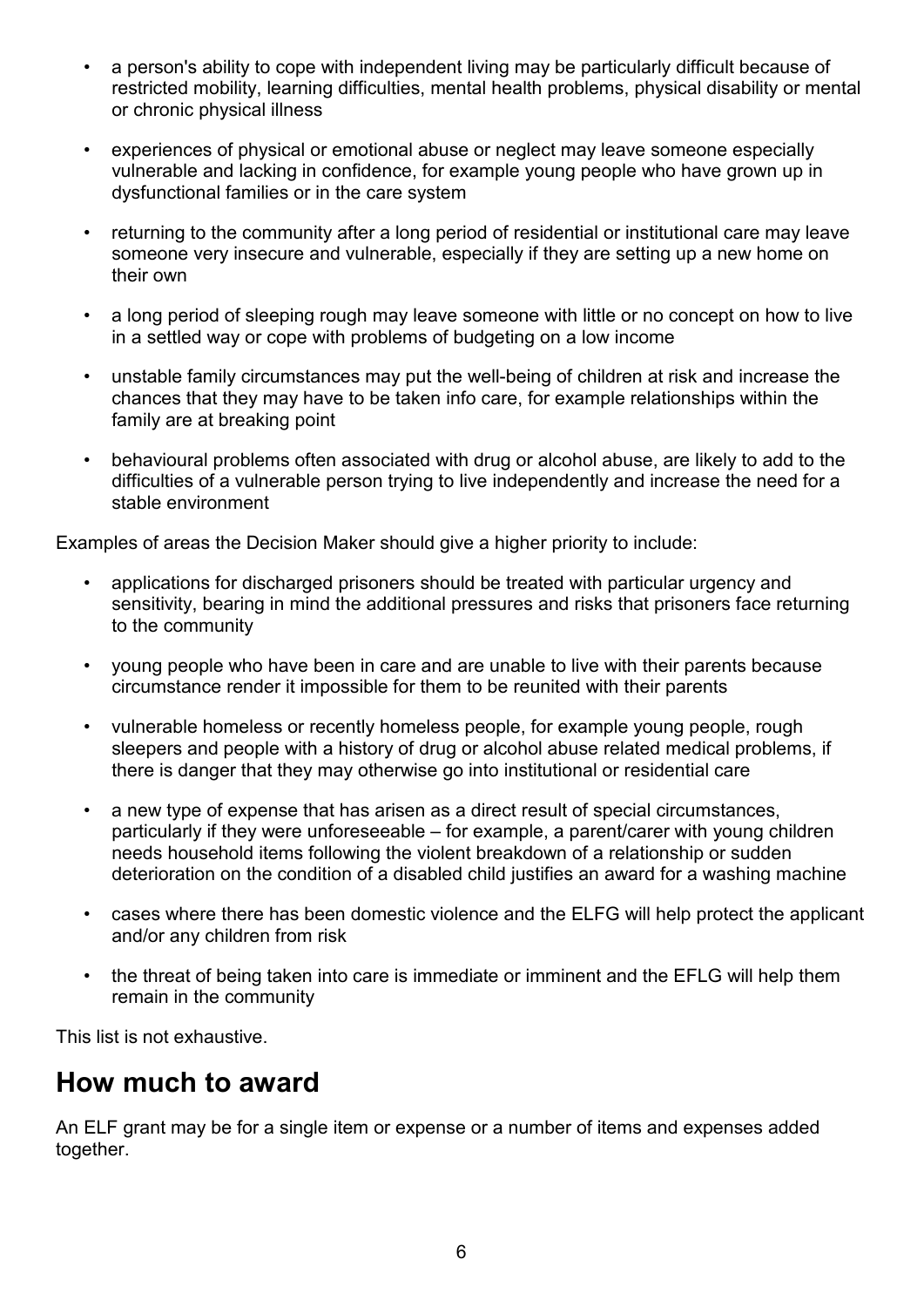Decision makers should bear in mind that the scheme is cash limited. Paying more than the applicant's needs would mean there is less funding for other high priority applications. The ELF grant's budgetary position may vary throughout the financial year. Decision makers must control and manage the ELF budget so that high priority needs are met first throughout the whole of the year and the allocation is not exhausted before year end.

Therefore irrelevant of what the applicant requests the decision maker is advised to:

- if not using the prescribed suppliers, use national high street chain retailers and/or national catalogue outlets that are available locally to determine the amount to be awarded when awarding for furniture and household equipment, clothing and footwear
- make the best use of the ELF grant funding by awarding the lowest prices where that will still meet the applicants needs
- consider the additional cost of delivery and fitting charges for certain items of furniture and household equipment
- remember that A-rated energy efficient goods, or more expensive, are not always appropriate because we are trying to help as many people as we can with limited funds

Where the applicant doesn't ask for enough to purchase the item requested the decision maker should consider awarding a higher amount that is appropriate.

For claims for 'general living expenses' there is no minimum award amount. The decision maker should consider, however, if the amount requested is very small:

- if its absence would cause serious damage or serious risk to the health and safety of the applicant or a member of their family
- whether there is no other means available to the applicant

The maximum amount for a claim for 'general living expenses' of food and toiletries will be calculated using the basic range of a reputable supermarket sufficient for 2 weeks' needs.

This will be reviewed on a regular basis.

The decision maker should of course consider if a smaller payment than the maximum will meet the immediate need so as to prevent serious risk to the health, safety or well being of the applicant or a member of their family.

### <span id="page-6-0"></span>**Eligibility**

To claim an ELF grant the applicant must be aged 16 or over and a 'resident' in the Thurrock Council area and on a low income or with little or no resources. Where 'resident' means someone who lives in a property in the Thurrock Council area or are accessing services such as the Job Centre as if a resident of the area.

When assessing an applicant's entitlement to an ELF grant the amount of resources the applicant has available to them should be taken into account.

Resources include:

• capital assets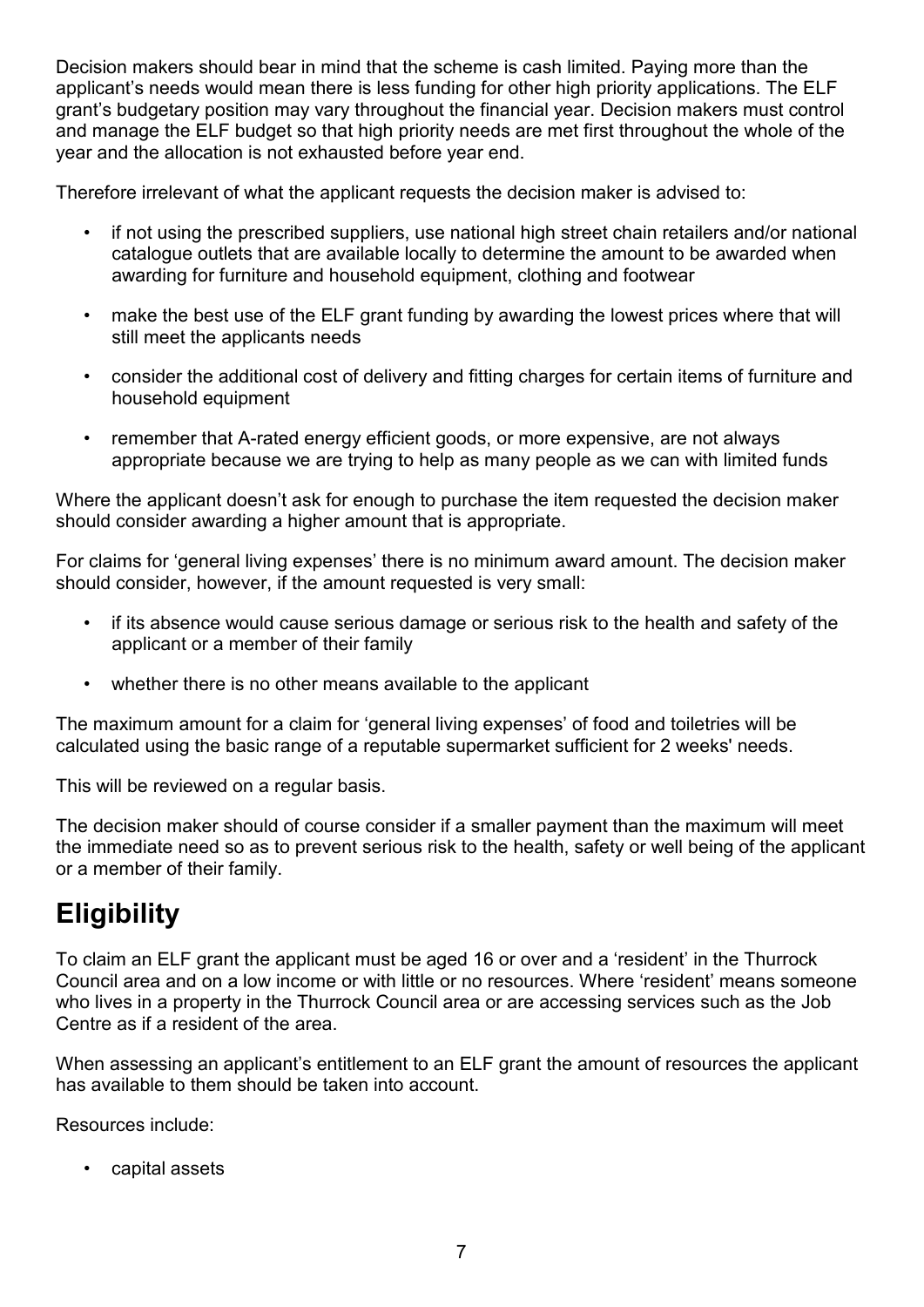- earnings
- any other income
- cash in hand
- funds in banks, building societies, post office or credit union accounts
- any sources of credit such as cash cards, store cards, credit cards, overdraft facilities or loan schemes (unless they are receiving Income Based Jobseekers Allowance, Income related Employment and Support Allowance, Income Support or Pension Credit)
- help which might be available from any other source to meet or partly meet the need if there is a realistic expectation that help would be available in time such as charities and benevolent funds, friends and family

The decision maker can disregard certain resources where it would be reasonable to do – for example, Housing Benefit and Localised Council Tax Support could be disregarded as they are intended for use in covering rent and council tax charges.

The following people are ineligible from claiming for an ELF grant:

- People in care homes or hospital, unless they are due to be released within the next 6 weeks and are applying for an ELF grant to help them set up in the Community – see further guidance below.
- People who are members of and fully maintained by a religious order
- Prisoners, unless they are due to be released within the next 6 weeks and are applying for an ELF grant to help them set up in the Community – see further guidance below
- People in education except those that receive Income Support, Income Based Jobseekers Allowance or Income Related Employment and Support Allowance or Pension Credit OR those who do not have access to the Student Loans and Grants intentioned to help with living costs whilst a student.
- People who fail the Habitual Residency Test / Subject to Immigration Control that is, those that have no recourse to public funds

#### **Help people establish in the community following a stay in an institution, care home, hostel or similar, in which they received care**

Examples of accommodation this refers to are:

- hospitals
- care homes
- hostels for homeless people, alcohol misusers or drug misusers
- prisons and youth offender institutions
- foster care
- staffed group homes
- supported lodgings
- staff intensive sheltered housing providing a substantial level of personal care

This list is not exhaustive.

There must have been a substantial element of care or supervision involved with their stay.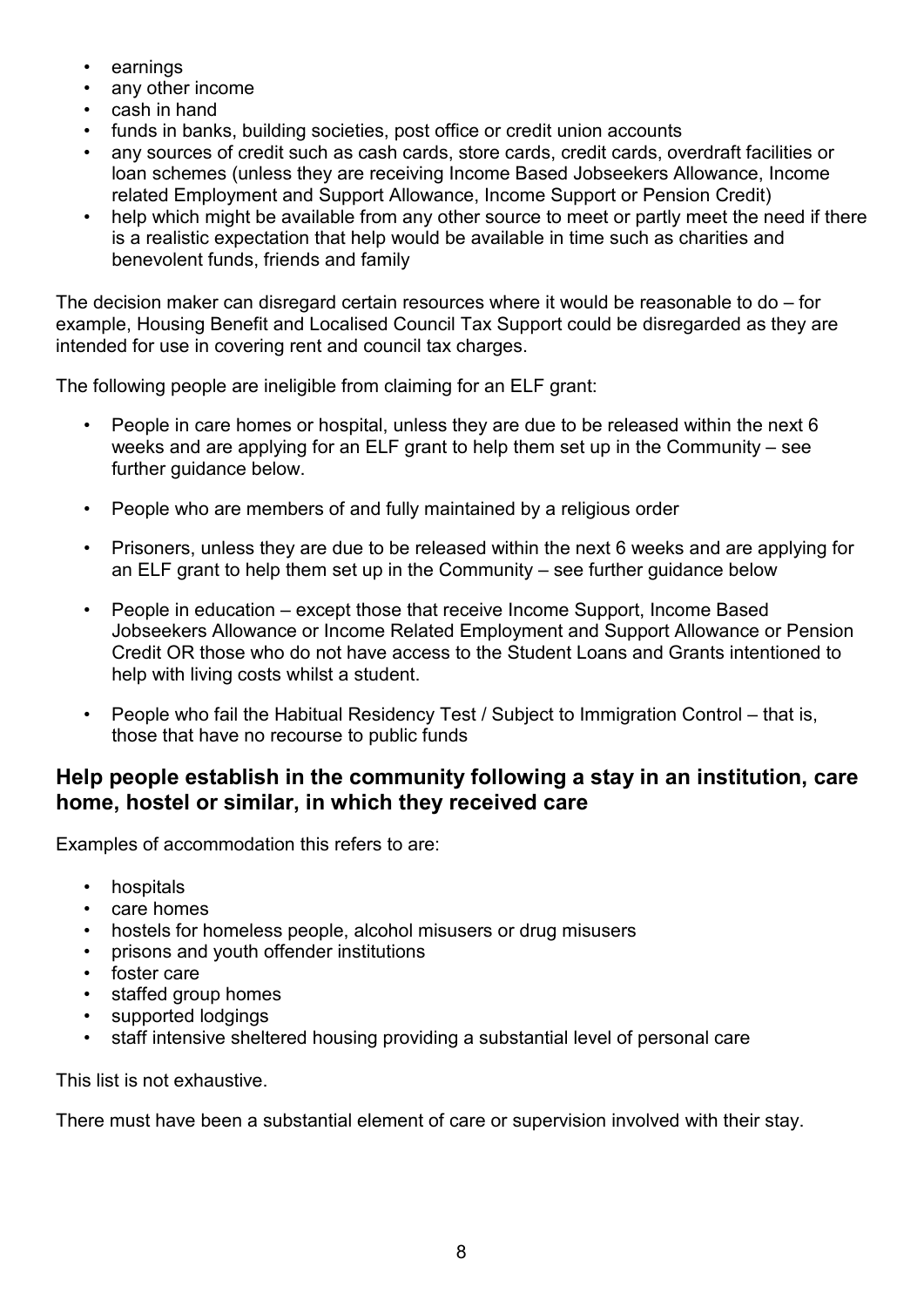Each case must be looked at as an individual case as even residents within the same hostel may receive a different level of care.

In considering the level of care, the decision maker will take into account the length of time, frequency and type of care provided. The length of time the applicant had received care for should normally be a period of 3 months or more **or** a pattern of frequent or regular admission clearly linked to the nature of the applicant's disability or circumstances.

For this rule to apply the living arrangement of the applicant must be a permanent one. For example, if staying in a 'halfway house' or some form of board and lodging establishment prior to eventual permanent resettlement it will not normally be appropriate to award an ELF grant for furniture, furnishing, other household equipment or fuel connection charges.

An ELF grant may also be awarded if an applicant moves to a larger or more suitable accommodation so that they, or a member of their family, can take care of a person discharged from institutional or residential care who will be living in the same household and is unable to live freely in the community without some provision of care under this rule.

### **Help people discharged from prison and youth offender institutions**

They could be being resettled in the community after being discharged from:

- prison
- youth custody or detention centre
- youth treatment centres
- other centres where a custodial sentence may be served
- hostels for ex-offenders run by probation services

This list is not exhaustive.

There must have been a substantial element of care or supervision involved in their stay and the length of time the applicant had received care or supervision for should also be substantial (normally defined as a period of 3 months or more)

### **Help young people leaving la care establish in the community**

This could be where the applicant is:

- returning to their families and are eligible in their own right,
- establishing in the household of someone who may be eligible for an ELF grant to provide for their needs
- setting up their own home

There must have been a substantial element of care or supervision involved in their stay and the length of time the applicant had received care or supervision for should also be substantial (normally defined as a period of 3 months or more)

#### **Help people remain in the community rather than enter an institution or care home in which they will receive care**

There does not need to be an immediate threat of being taken into care for a payment to be made. The award should however be ensuring the applicants independent life in the community will improve and the risk of admission will lessen.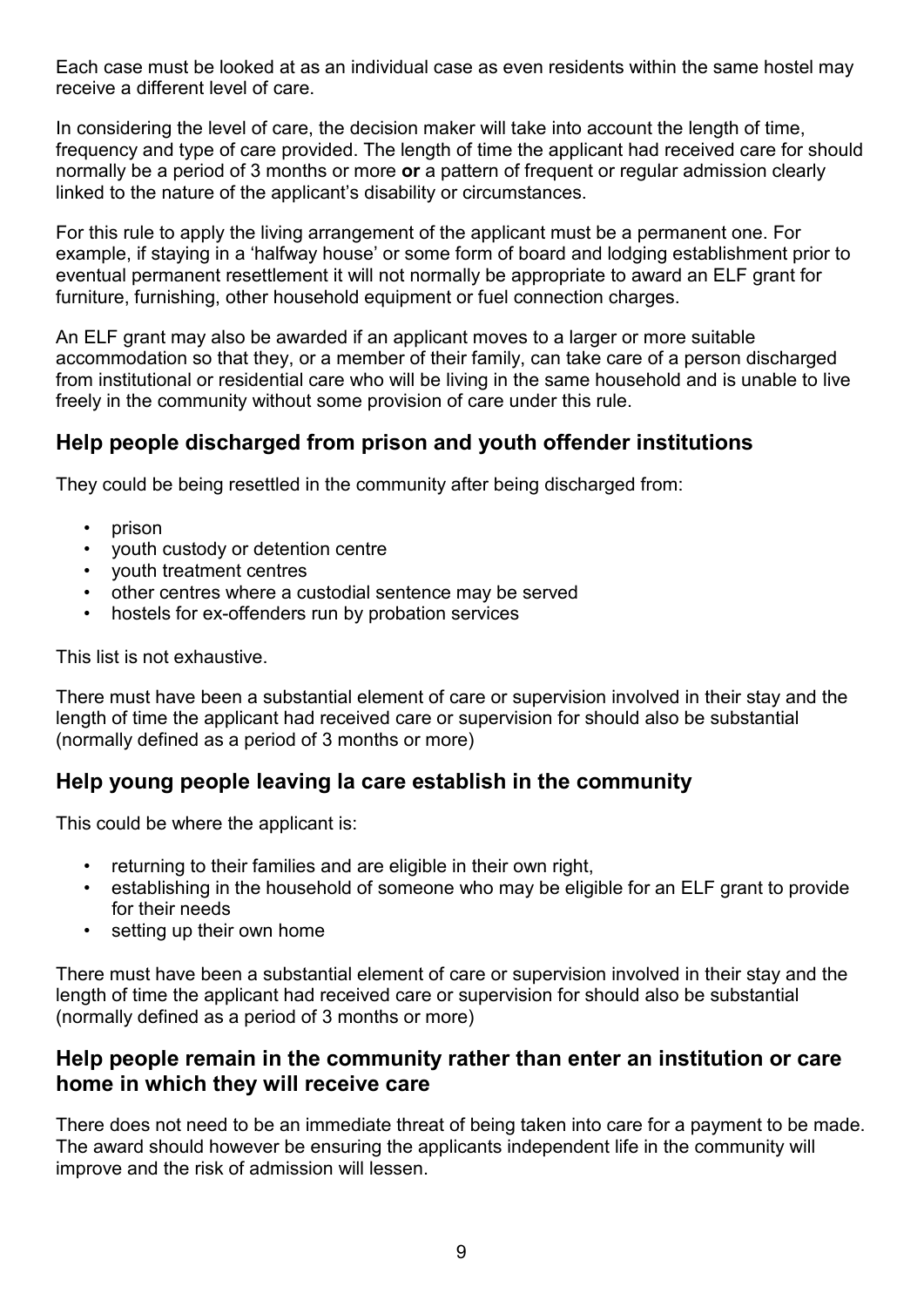The ELF grant may help to improve an applicant's existing living conditions with the provision of certain goods or enable them to move to accommodation which is more suitable, for example by providing them with furniture if moving from a furnished to an unfurnished property.

An ELF grant could also be claimed under this rule for applicants who are moving nearer to relatives/close friends who will provide support **or** applicants moving nearer or into the house of a vulnerable person to provide support.

The decision maker should try and check that the new care arrangement is meant to be permanent by talking informally the person who will be providing the care. If that is not possible they could seek advice from other interested parties such as the Social Services Department. The decision maker should have particular regard to the nature, extent and urgency of the need.

#### **Ease exceptional pressures on people and their families**

All families, especially those on low incomes, face pressures at various times so that in itself is not a reason to award an ELF grant. However, they may be awarded to ease exceptional pressures on a family – that is, circumstances which put a family under greater pressure than might normally be associated with low income.

Examples of exceptional pressure could be:

- the breakdown of a relationship (especially where domestic violence is involved) this is for when a relationship has recently ended, however, the decision maker should give consideration to what happened since the relationship broke down (for example, if the applicant had spent time in a refuge or other temporary accommodation until permanent accommodation could be found, it could still be considered despite the fact the relationship had not recently ended), but it will not normally be appropriate to make an ELF grant more than once for the breakdown of the same relationship
- the onset of, or deterioration in, a disability of a member of the family this could include repair or replacement of items damaged by the behavioural problems within the family or where new or better items are needed since the deterioration occurred
- sudden domestic upheaval imposed by an unforeseen calamity such as a house fire, natural disaster such as flooding

#### **Help people set up home in the community, as part of a planned resettlement programme, following an unsettled way of life**

People who have been without a settled way of life may have been:

- using a night shelter
- staying in a hostel
- sleeping on the streets
- using an emergency winter shelter
- staying in temporary accommodation provided by the home office pending a decision on their application for asylum in this country
- using a combination of these

This list is not exhaustive.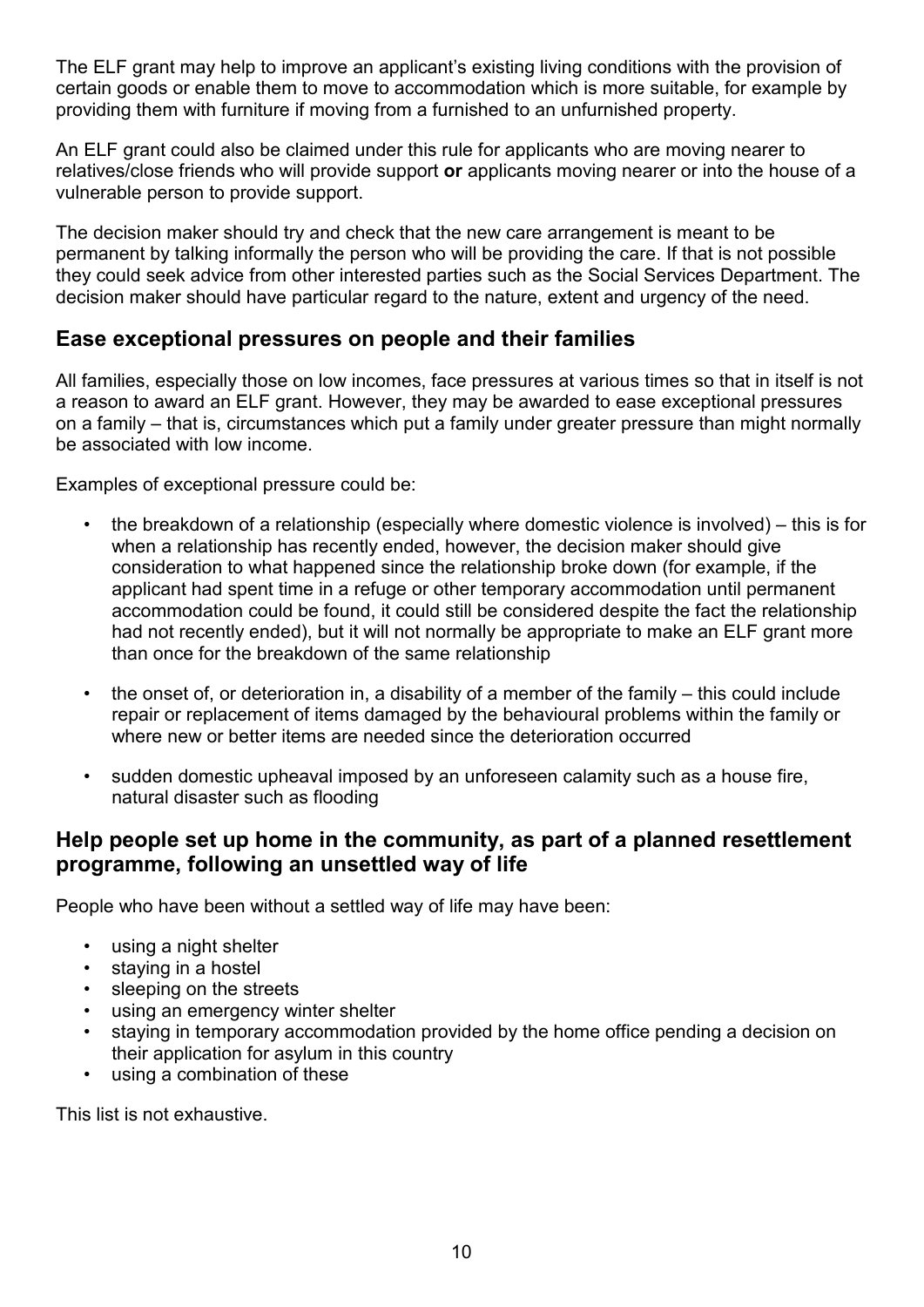Planned programmes of resettlement may be run by local authorities, voluntary organisations, housing associations and registered charities. Examples include the:

- Department of Environment, Transport and Regions (DETR), which uses powers under Section 180 of the Housing Act 1996 to pay grants to voluntary organisations and housing associations for the prevention and relief of homelessness
- Housing Corporation, which funds a Special Needs Management Allowance for special needs groups
- Department of Health (DH), which funds some hostels under the 'Homeless Mentally Ill Initiative'
- Housing Corporation, under Section 30 of the Jobseekers Act 1995, which authorises the awarding of grants to non-profit making registered charities or local authority's operating schemes that are similar to those of the former resettlement units
- Home Office, which has the powers to fund voluntary bodies to provide temporary accommodation for asylum seekers, refugees or evacuees from countries outside the UK
- charitable and private sources

The decision maker should check that a programme of resettlement exists at the accommodation that the person is moving from and the person is on such a programme.

#### **Help people who are unable to meet their immediate short term needs either in an emergency in relation to some expenses or as a consequence of a disaster**

This is referred to as help with 'general living expenses'. Any need that would be expected to last more than 14 days is not 'short term'.

Examples of when this would apply include those below

| <b>Stolen purse or wallet</b> | The applicant should report the crime to the police and obtain a<br>police crime reference. They should also notify the ELF decision<br>maker of the possible future issue with funding as a result of the<br>crime. They must then wait 48 hours before an award can be<br>potentially granted. Once the 48 hours has lapsed, if the monies<br>have not been returned to the applicant they can contact the ELF<br>department again to make the full application.                                                                                                                                                                                                                                                                 |
|-------------------------------|------------------------------------------------------------------------------------------------------------------------------------------------------------------------------------------------------------------------------------------------------------------------------------------------------------------------------------------------------------------------------------------------------------------------------------------------------------------------------------------------------------------------------------------------------------------------------------------------------------------------------------------------------------------------------------------------------------------------------------|
| Lost money                    | The applicant should report the incident to the police and obtain a<br>police incident number or collar number of the police officer on<br>duty. They should also notify the ELF decision maker of the<br>possible future issue with funding as a result of the incident. They<br>must then wait 48 hours before an award can be potentially<br>granted. Once the 48 hours has lapsed, if the monies have not<br>been found they can contact the ELF department again to make the<br>full application. NOTE: The decision make will advise an applicant<br>that they can only sight this reason for claiming on a single<br>occasion. The applicant must accept some personal responsibility<br>for taking care with their monies. |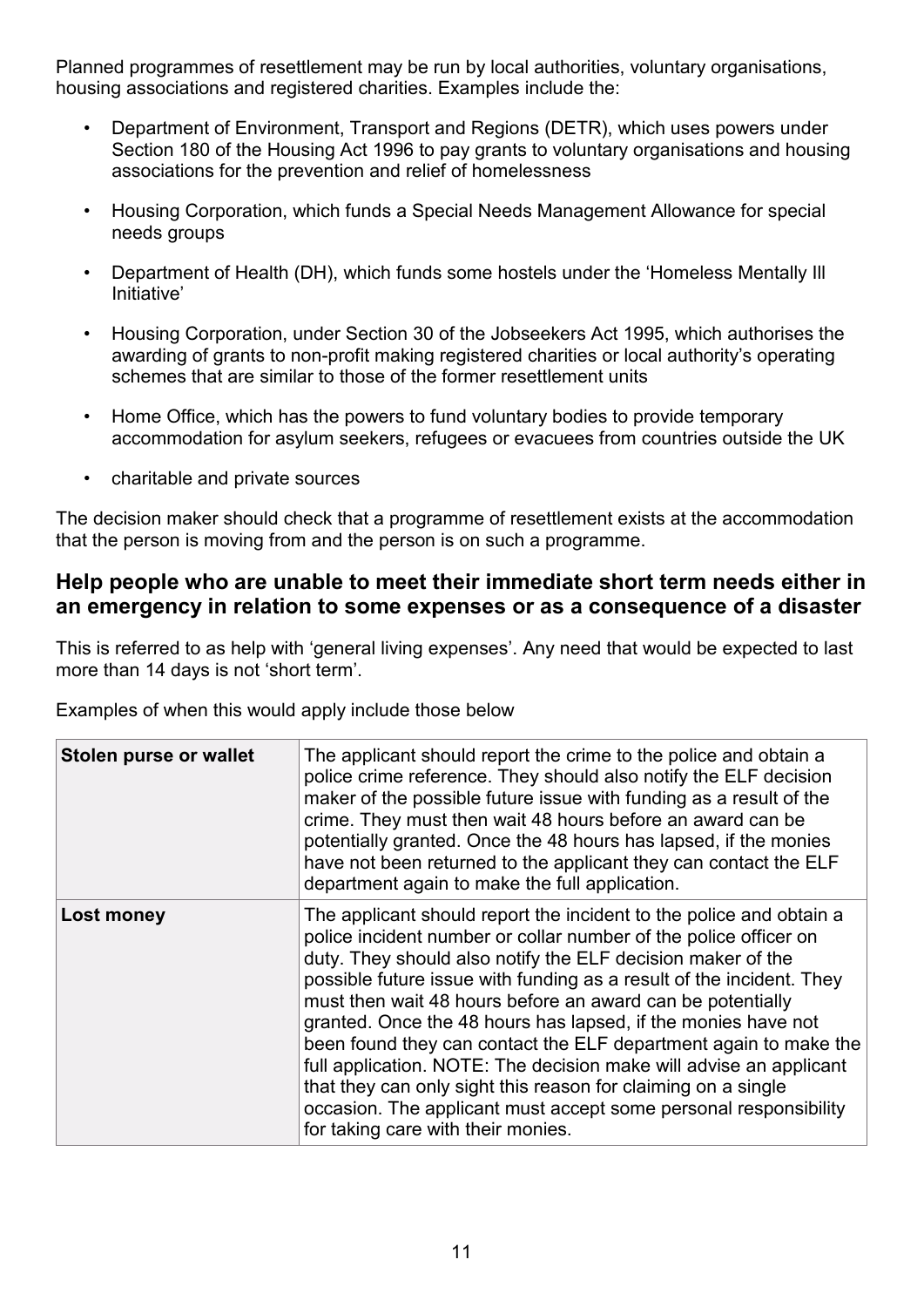| An unexpected disaster                             | A disaster is an event of great or sudden misfortune or sudden<br>calamitous event. Examples being flooding, gas explosion,<br>chemical leak or fire.                                                                                                                                                                                          |
|----------------------------------------------------|------------------------------------------------------------------------------------------------------------------------------------------------------------------------------------------------------------------------------------------------------------------------------------------------------------------------------------------------|
| <b>Pressing need or</b><br>unforeseen circumstance | Had an emergency which is defined as a situation which caused<br>them to have a pressing need or unforeseen circumstance either of<br>which requires immediate remedy or action, and the expense of<br>that has left them with no funds to live on.                                                                                            |
| <b>Guest on temporary</b><br>licence release       | Having a person stay with them who is on temporary licence<br>release from prison or a youth offenders unit, when the applicant is<br>on a primary benefit and has no means to provide for the extra<br>general living expenses.<br>Note: Temporary licence release is normally for 2 to 5 days and the<br>award if given should reflect that. |

They must give consideration to the resources the applicant still has available to them. See the section on 'Eligibility' for more.

### <span id="page-11-0"></span>**Number of awards and repeat applications**

**For help with furniture, furnishings, household equipment, clothing, footwear and other items not covered under the title of 'general living expenses'** it will not normally be appropriate to make an award for the same expense if it has been less than 12 months since the last application, unless, the applicant has had a relevant change in circumstances that require them to reapply for the same expense – for example, an application is made and agreed for a bed, the bed is destroyed in a house fire and the applicant applies for another bed.

**For help with 'general living expenses'** to award is at the discretion of the decision maker. If an applicant makes multiple claims under this rule the decision maker should take account of what the applicant will do and has done to resolve the issues that have caused them to claim. Ultimately the maximum number of awards allowed will be no more than 3 in any 12 month rolling period.

An exception to this could be made in extreme circumstances, at the discretion of the decision maker, so long as the claim is not in consequence of an act or omission for which the applicant or their partner is responsible or could have taken reasonable steps to avoid.

An example of an applicant causing the emergency is having no money because they have gambled or misspent it. An example of not having taken reasonable steps to avoid it could be applying after the home has been burglarised but the home was not made secure in the first instance.

An emergency generally means a situation causing the applicant to have a pressing need or unforeseen circumstance either of which requires immediate remedy or action.

A disaster is an event of great or sudden misfortune or sudden calamitous event. Examples being flooding, gas explosion, chemical leak or fire.

#### **Needs which are covered by the Essential Living Fund:**

- furniture such as a bed, settee, armchair, wardrobe, table
- furnishings such as carpets, curtains, bedding
- household equipment such as a cooker, fridge, washing machine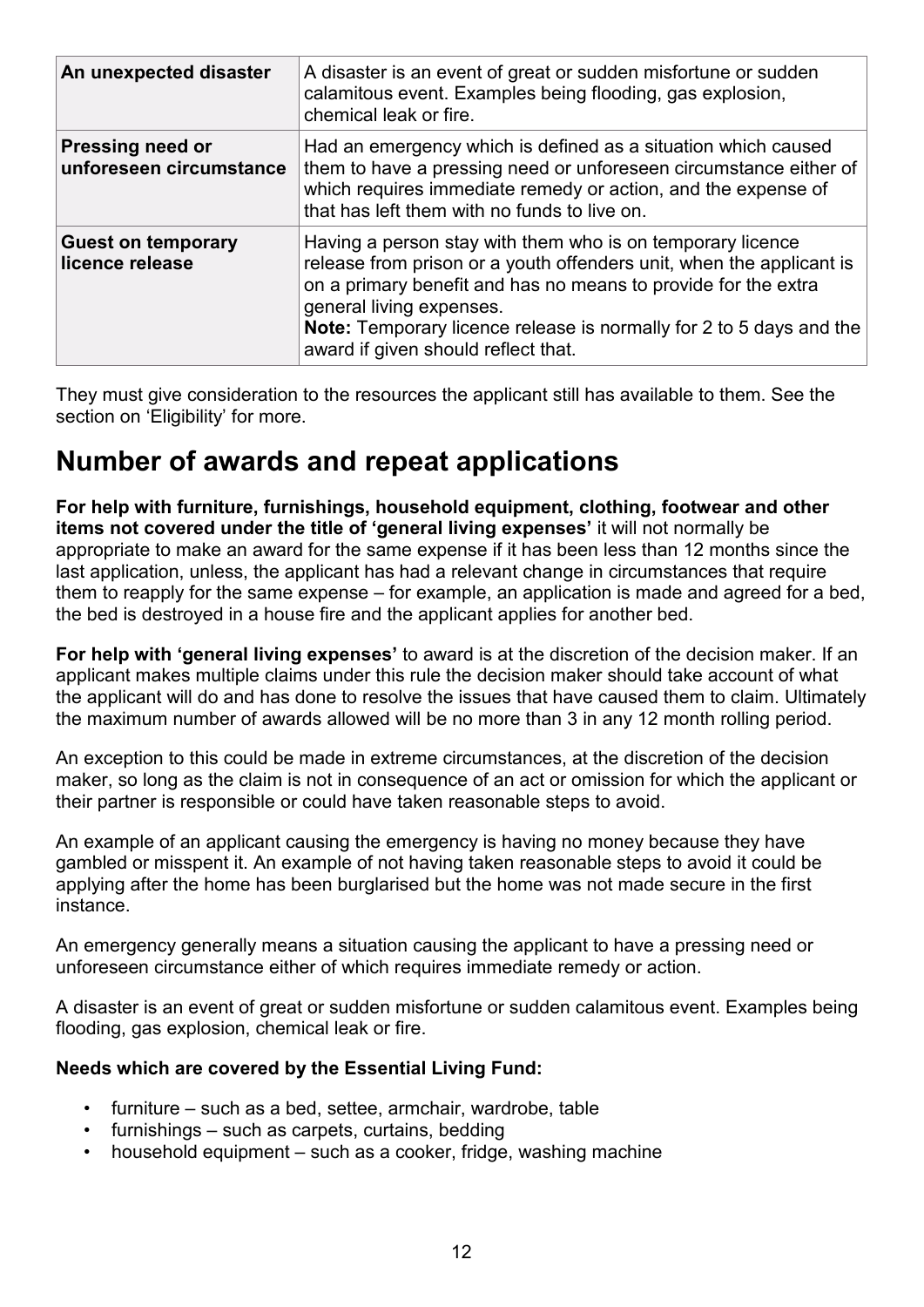- clothing and footwear
- general living expenses these are day to day living expenses such as groceries, nappies, toiletries, cleaning/hygiene products, money for pay as you go fuel meters

#### **Needs which are not covered by the Essential Living Fund**

- maternity expenses as covered by the Sure Start Maternity Grant which is designed to pay for the immediate needs of a new baby
- funeral expenses as covered by the Funeral Payment regulated element of the Social Fund Scheme
- needs and costs that the local authority has a statutory duty to meet for example, the Disabled Facilities Grant
- repairs and improvements (both the cost of materials and labour) to the dwelling occupied as the home, including any garage, garden and outbuilding
- a need which occurs outside the UK
- an educational or training need including clothing and tools
- distinctive school uniform or sports clothes for use at school or equipment to be used at school
- travelling expenses
- expenses in connection with court (legal proceedings) such as legal fees, court fees, fines, costs, damages, subsistence or travelling expenses
- removal or storage charges
- domestic assistance and respite care
- a medical, surgical, optical, aural or dental item or service
- work related expenses
- debts to government departments
- investments
- costs of purchasing, renting or installing a telephone and of any call charges
- council tax and rent

### <span id="page-12-0"></span>**Applications**

The date of a written application to the Essential Living Fund is the date it is received by the council's office provided that the application is in writing and:

- on a form approved by the council in accordance with instructions on the form
- is acceptable as sufficient in the circumstances of the case for example, there is sufficient information in a letter
- via the appropriate telephone claim number with sufficient detail provided

If an application is made on behalf of a person, by someone other than an appointee, that person must give their consent to the application being made on their behalf.

An application that does not meet the requirements as above will be deemed defective. The application could be treated as made on the date it was originally received, however, if the applicant complies with any request made to supply further information as necessary.

The normal time limit allowed to provide any further information requested will be 1 calendar month. This can be extended where it is reasonable to do so.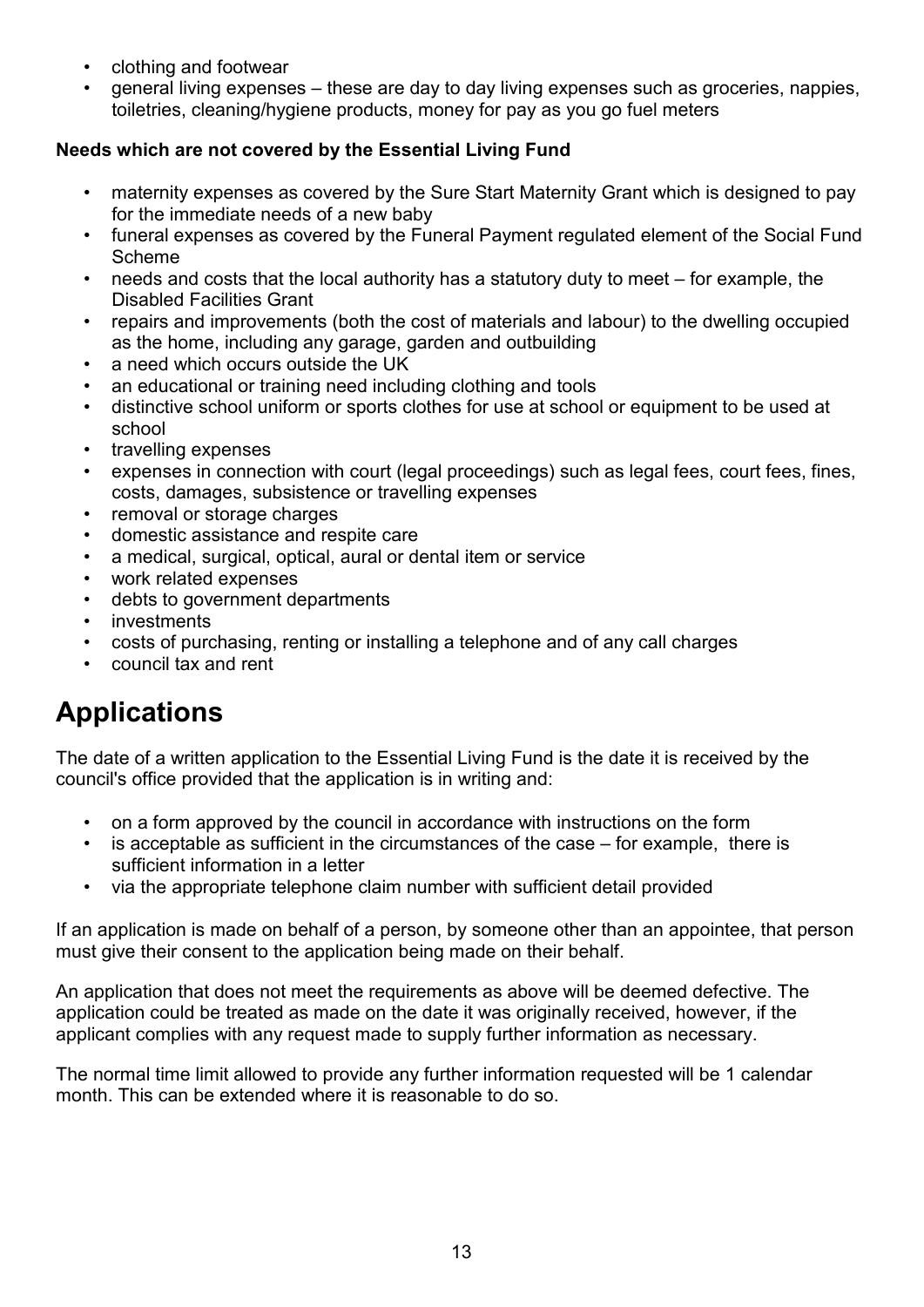### <span id="page-13-0"></span>**Telephone applications**

An applicant will be able to make a claim for 'general living expenses' by telephone.

Where a need is to be met, they must agree to the terms and conditions but will not need to do so in writing. They will be informed that if they require immediate support that they will have to attend a designated office/building at a designated time with sufficient proof of identity to confirm their statement.

Where the decision is negative they will be informed by telephone and will also receive by post a full written confirmation of the decision with a right to review.

The normal opening times of the telephone claim line will be 8:45am to 5:15pm Monday to Friday. **Note**: depending on the time and nature of the application any award granted may not be available on the same day the application is made

### <span id="page-13-1"></span>**Evidence**

It is the applicant's responsibility to provide all the evidence necessary to determine an application.

Where it is necessary to seek further information to clarify an aspect of the application, this could be done by either:

- contacting the applicant
- checking departmental records
- contacting a third party where appropriate and either permission is given or the data protection laws would allow
- arranging for clarification to be provided at a pre-award visit

Evidence can be documentary, verbal or physical. It may be derived from such sources as:

- the current application form
- supporting documents and correspondence
- telephone or interview records
- a record of observations on visit
- previous applications
- computer systems
- local knowledge

Evidence may be provided by, for example:

- applicants and/or their representatives
- social workers
- probation officers
- medical doctors
- housing departments
- landlords
- visiting officers
- decision makers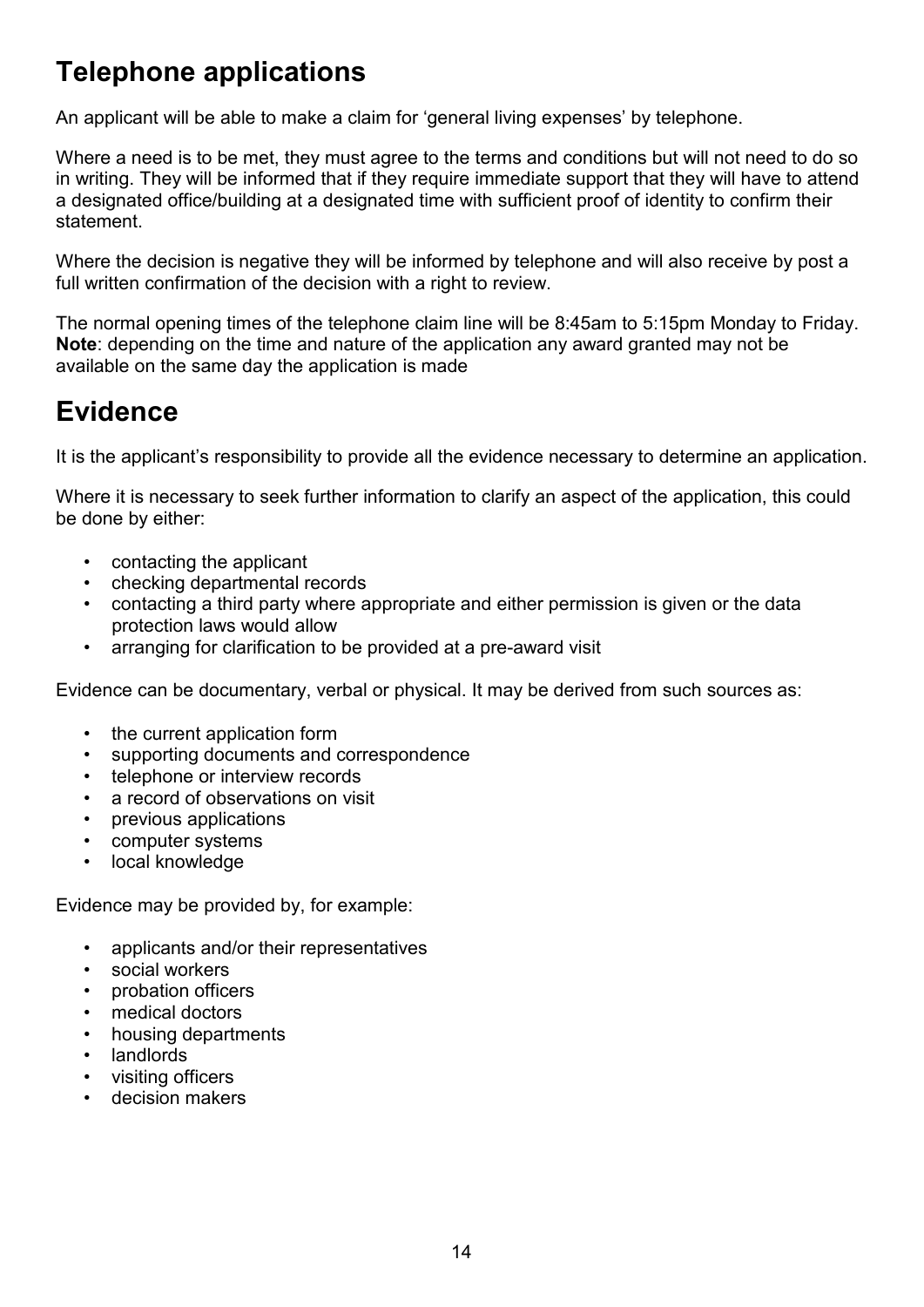Exceptionally, it may be appropriate to ask the applicant for any corroborating evidence they may have, such as relevant evidence of a medical condition, e.g. existing doctor's note, a letter from a hospital.

If the evidence provided is inconsistent, improbable or contradictory, the applicant should be given the opportunity to clarify or comment on any aspect of the evidence that is causing doubt.

The decision maker should ask for as much supporting evidence from the applicant for corroboration as is reasonable and necessary to substantiate the application but should not:

- ask for evidence which would incur any expense to the applicant
- insist that the applicant provides supporting evidence, particularly from a third party

If the applicant does not provide the requested evidence then a decision should be made based on the completed application and any other evidence already held.

### <span id="page-14-0"></span>**Reviewing a decision**

Applicants can request a review of ELF grant decisions if they disagree. They must do this in writing within one month of the date they are notified of the decision. The applicant (or appointee) must sign the review request letter.

Late requests will be considered at the discretion of the Decision Maker where she/he considers that there were good reasons for the delay.

If a review is requested regarding the decision this will be looked at by a member of the Benefits Management Team who will then determine the final decision.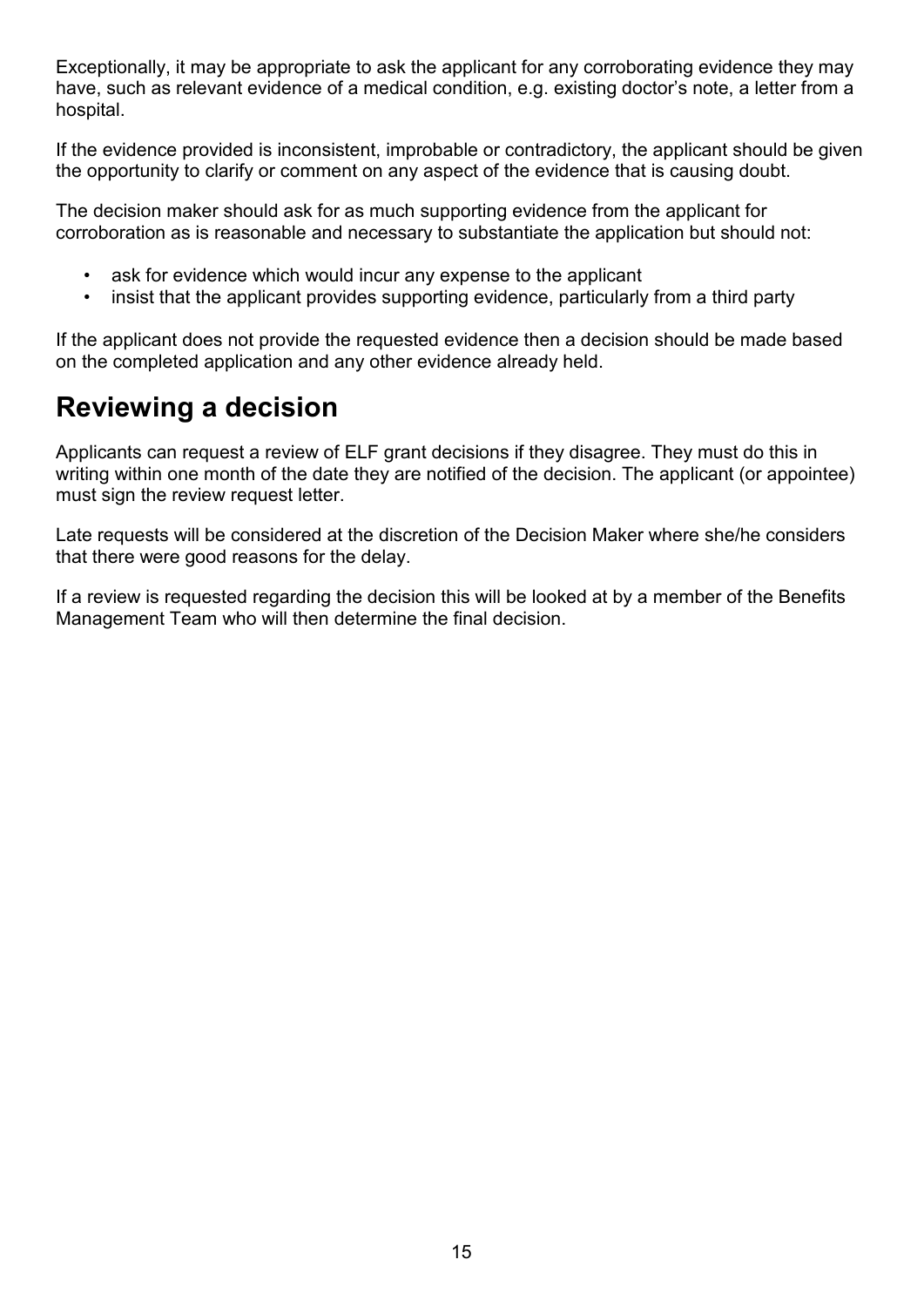# <span id="page-15-0"></span>**Appendix A**

### **Other Grants/ Funds/ Schemes for consideration in the award of an ELF grant**

**The Prison Service** is responsible for ensuring a discharged prisoner has suitable and adequate clothing (Prison Services Manual V). This is for both convicted prisoners upon release and prisoners held on remand (if their own is not fit to wear). It is therefore recommended that the Decision Maker checks with the prison/probation services if the application is for clothing. The normal rule is the applicant should have a change of clothing and sufficient protective clothing. The ex-prisoner may also be given a travel warrant to pay for travel back home or anywhere else in the British Isles or Republic of Ireland where they are going to settle down. Most prisoners are also given a discharge grant to cover living expenses for the first week after they leave prison.

**The Family Fund**. This provides discretionary grants for families caring for a severely disabled child or children aged 17 or under. It is an independent Government funded organisation registered as a charity.

Items for severely disabled children that are the **responsibility of a statutory agency** such as the health authority, local government, social services, housing or education department. This would include:

- medical services such as equipment and continence supplies including nappies, buggies and wheelchairs – responsibility of health trusts or authorities
- equipment for daily living such as ramps, hoists and bath aids responsibility of social services
- education equipment responsibility of Children and Learning Department

#### **Benevolent Funds**.

**Other sources of help** as cited by websites such as 'Turn to Us'.

**Maternity expenses as covered by the Sure Start Maternity Grant**, which is designed to pay for the immediate needs of a new baby

**Funeral expenses as covered by the Funeral Payment** regulated element of the Social Fund Scheme

**Expenses that the local authority has a statutory duty to meet** – for example, the Disabled Facilities Grant

**Department of Work and Pensions (DWP)** Cold Weather or Winter Fuel Payments.

Expenses that could be covered by the **DWP Budgeting Advance** if the applicant meets the qualifying conditions.

**The Short Term Benefit Advance**. This is an advance of some of a claimants benefit made where they declare a financial need which may result in a serious damage to their health and/or welfare of them or their family, either at the start of a new claim or when a change means their benefit will significantly increase.

**NHS Healthy Start Scheme**. This provides vouchers to buy cow's milk, fresh or frozen vegetables and instant formula milk and Healthy Start vitamins. It is for people who are pregnant or have a child under 4 if they are in receipt certain means tested benefits